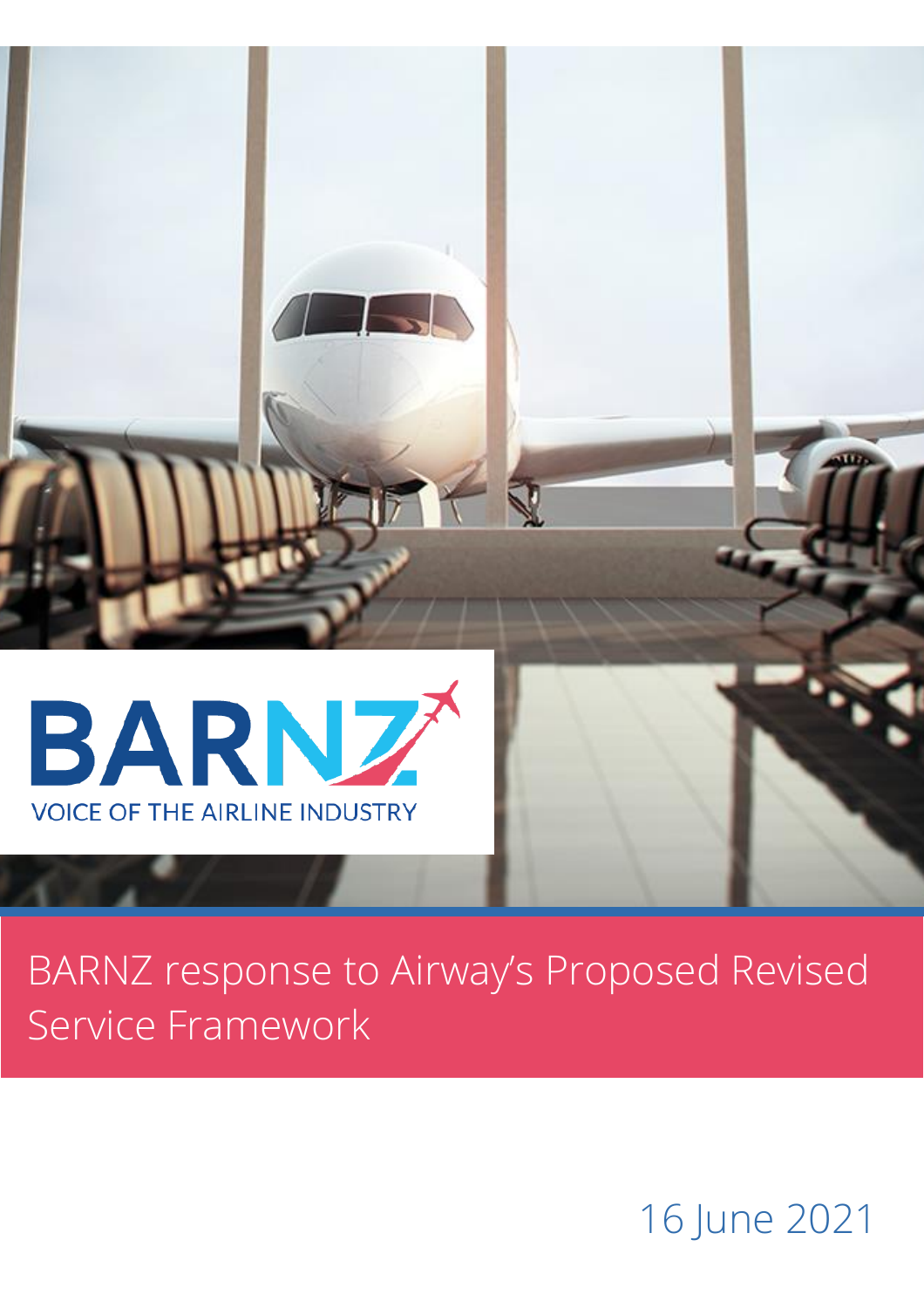## BARNZ IS THE TRUSTED VOICE OF THE AIRLINE INDUSTRY IN NEW ZEALAND

We work closely with the Government, regulators, airports and local communities to create an environment that fosters continued, sustainable growth for the airline industry in New Zealand. We do this through advocating for service quality and fair prices, which help our airlines grow their international and domestic services.

The 29 BARNZ members keep New Zealand connected to the world, directly enabling our tourism industry and delivering \$8 billion of exports. They bring together families, friends and businesses, as well as the free flow of ideas, information and innovation that only happen when people come together face-to-face.

![](_page_1_Picture_3.jpeg)

WE CHAMPION THE AIRLINE INDUSTRY AND ITS CONTRIBUTION TO TRAVEL, TRADE AND TOURISM IN NEW ZEALAND.

![](_page_1_Picture_5.jpeg)

WE STRIVE FOR FAIR-PRICED, CUSTOMER-FOCUSSED AIRPORT, BORDER AGENCY SERVICES AND INFRASTRUCTURE FOR OUR MEMBERS AND THEIR PASSENGERS.

![](_page_1_Picture_7.jpeg)

WE HELP TO WIN THE AIRLINE INDUSTRY'S ABILITY TO GROW AND OPERATE IN NEW ZEALAND THROUGH CONSULTATION AND ENGAGEMENT WITH THE WIDER COMMUNITY.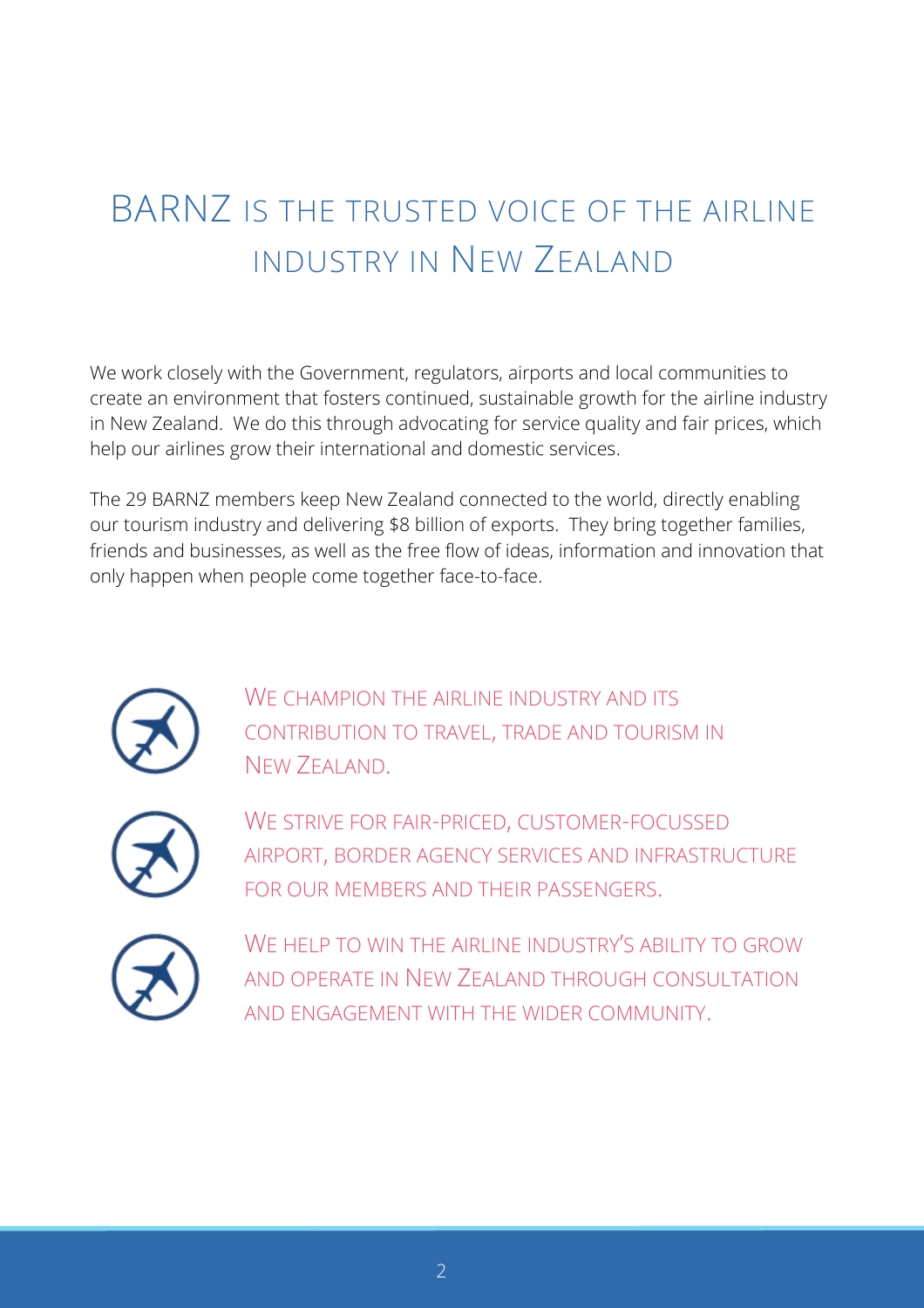### BARNZ RESPONSE

#### Introduction

- 1. BARNZ welcomes the opportunity to provide feedback on proposed changes to the Airways Service Framework.
- 2. This paper sets out the BARNZ response on behalf of our airline members to the Proposed Revised Airways Service Framework provided in May 2021.
- 3. We note that some of our members may also provide their own direct responses to the discussion document.
- 4. BARNZ's contact person for this response is:

Justin Tighe-Umbers Executive Director [justin@barnz.org.nz](file:///C:/Users/Libby/Dropbox/BARNZ%20Project/Collateral%20development/Factsheets/justin@barnz.org.nz)

#### Proposed changes to the Service Framework

- 5. Airways provides critical air navigation services to domestic and international airlines operating in New Zealand. How these services are provided and structured within a service framework is important to airlines. Delivery of air navigation services needs to be underpinned by a commercial framework that drives the safety, efficiency and operational outcomes that benefit customers.
- 6. We welcome Airways asking the question "whether there are underlying structural issues that prevent Airways from supplying services in ways that are more efficient and costeffective". We support the objectives outlined in the letter accompanying the consultation document. How air navigation services are structured can have a significant impact on the timeliness, operational performance and profitability of airline services, at a network and individual route level. It is right that this should be regularly tested, especially when the sector is experiencing unprecedented financial shock as it currently is, the impact of which will continue as the industry recovers.
- 7. However, it is not immediately clear to BARNZ that there are service framework issues at play that are materially affecting efficiency. It is difficult to provide a view on whether the current structure is impeding efficiency without understanding the current challenges to efficiency and what benefits the model Airways proposes will deliver. There is insufficient information provided in the consultation document for stakeholders to be able to answer this question.
- 8. This is not an insignificant change and one that must be fully examined. We therefore propose flipping this question on its head, and ask Airways to outline what benefits the proposed changes will deliver to airline and other customers. We recommend that an industry workshop is facilitated by Airways to outline the benefits that proposed changes would deliver to customers over and above the current service framework today.

![](_page_2_Picture_13.jpeg)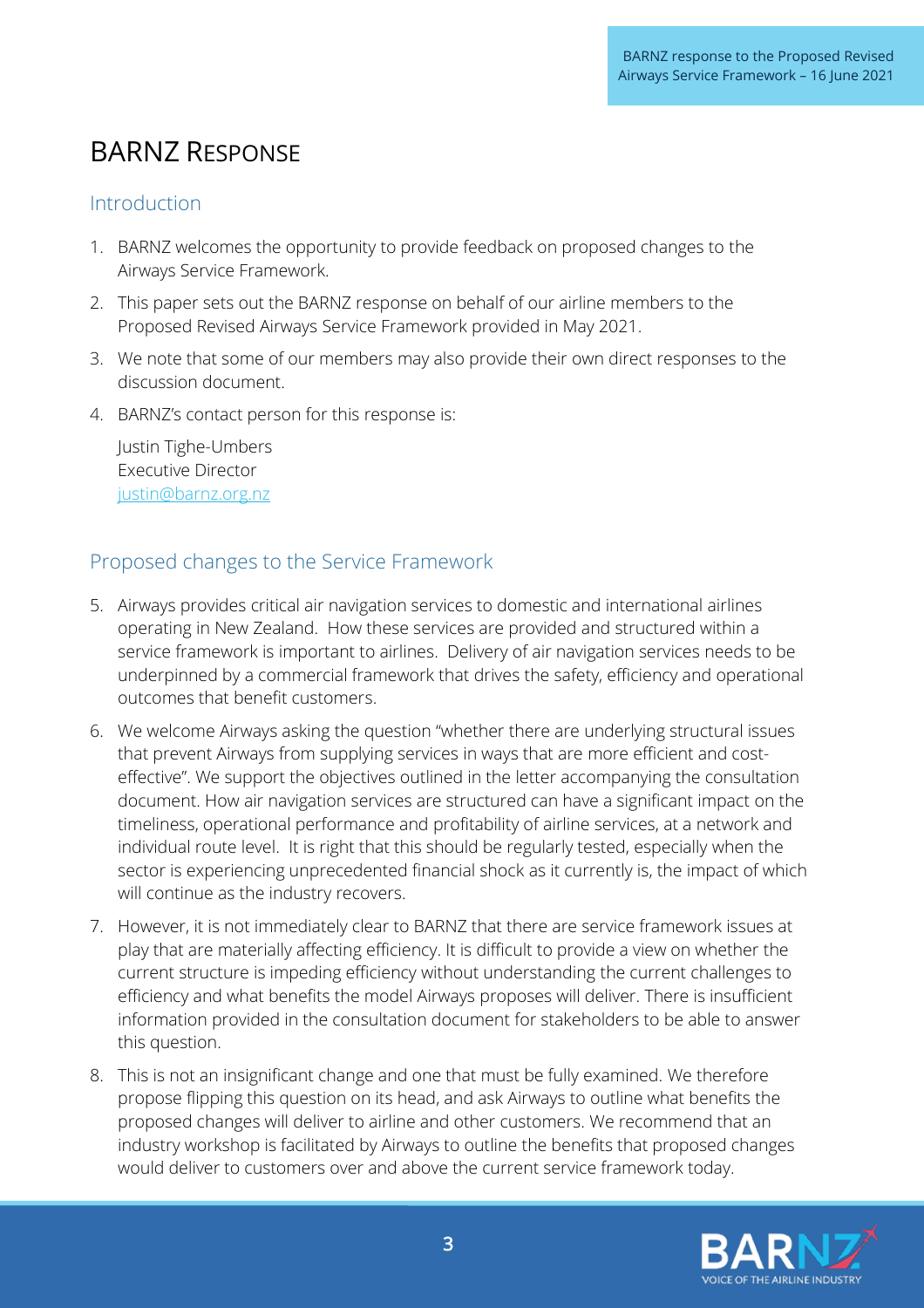9. This response sets out some of the information sought to assist such a workshop.

#### Should contestable services be treated differently to statutory monopoly services?

- 10. BARNZ is open to changes to commercial structure that lead to better outcomes for airline and other customers.
- 11. Any changes should be tested as to whether they deliver one or more of the objectives outlined in the letter accompanying the discussion document, namely:
	- a modern, fit for purpose aviation system that delivers safety and efficiency;
	- aligned with the aviation industry's commercial imperatives;
	- productive relationships with our customers and stakeholders;
	- closer alignment between customer relationships and the provision of Airways services;
	- a framework that incentivises innovation and quality outcomes.
- 12. The discussion document does not provide enough information to be able to meaningfully assess what benefits or detriments the proposed changes to contestable services will bring, or how they meet the above objectives.

#### Is it appropriate for contestable services to be offered directly to airports on a commercial basis?

- 13. The answer is it depends.
- 14. What it depends on is how service outcomes would be improved for customers and whether it will lead to greater efficiency.
- 15. The most important contestable service for airlines is the Aerodrome Air Traffic Management Service (ATMS). The answers in this section relate exclusively to the ATMS.
- 16. Without detail outlining how this would work in the discussion document, our supposition of the proposal is that Airways could provide the ATMS directly to any Aerodromes outside of the ICAO designated international airports (sub-category A). This would see Airways having a contractual relationship with an airport operator, who procures the service, pays Airways for it, and then on charge to airlines as part of their standard airport services.
- 17. Airways poses the question as to whether offering contestable services directly to airports would enable them to be provided on an efficient basis. The key point for airlines is whether these services are provided on a *more* efficient basis than Airways providing them directly. If this is the case, then airlines could be supportive. If not, and the ATMS costs airlines more than when they were provided directly by Airways, then clearly airlines would be unlikely to support. It is not possible to know the answer to this from the information provided.

![](_page_3_Picture_17.jpeg)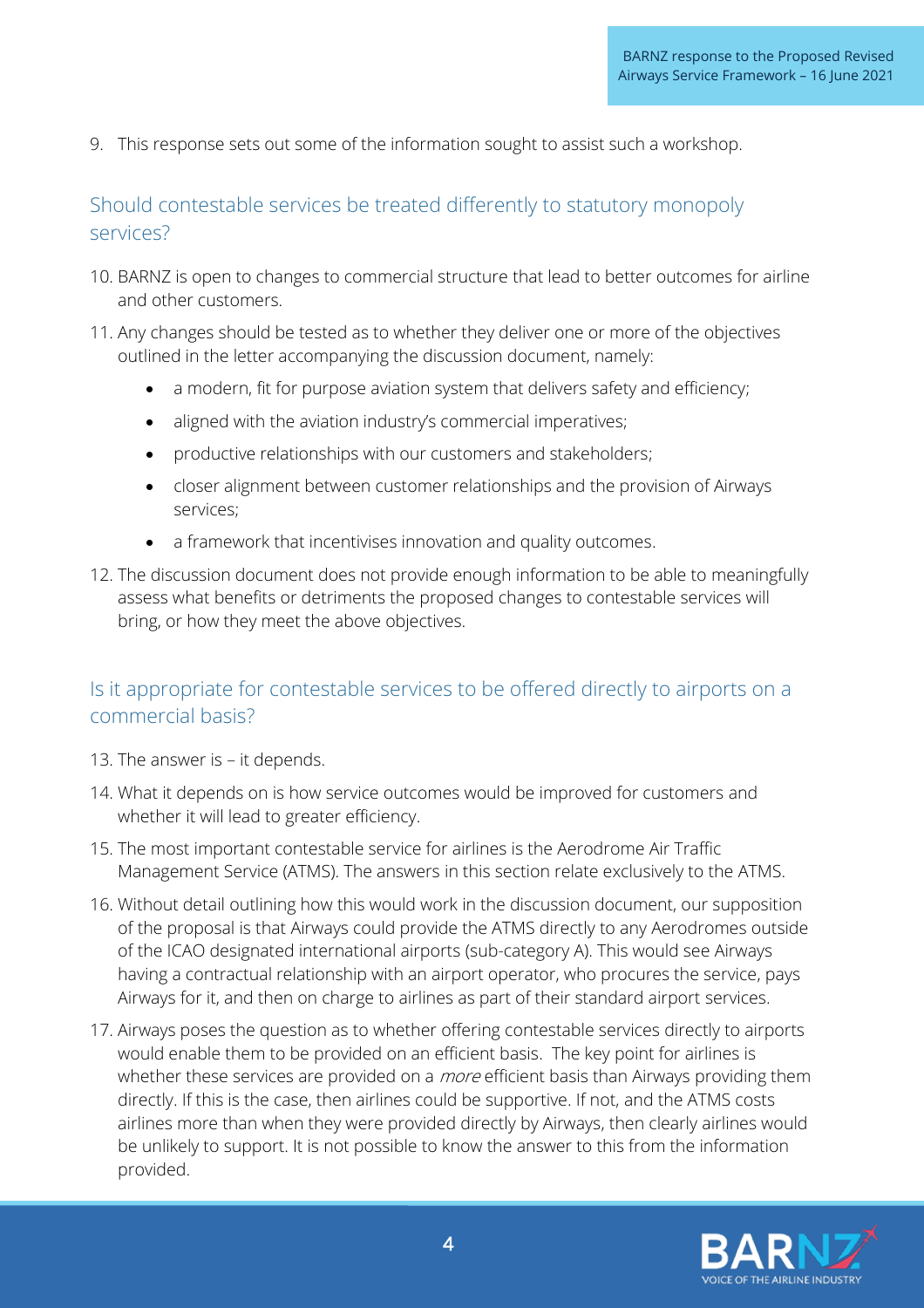- 18. As stated, BARNZ is open to any changes that can demonstrably lead to better customer outcomes. We would welcome better understanding the benefits Airways sees for airlines. However, we have a number of concerns that we see could lead to poorer ATMS service outcomes for airlines should Airways provide the services to airports.
	- Arms-length contractual management with Airways providing ATMS to an airport, the airline is removed from being the direct commercial customer of the service provider. Airlines would pay for the service, and receive the service outcome, but have no commercial redress with Airways as the airport operator is the intermediary.
	- Lower cost transparency airports would be free to add their own margin to cover overhead expenses, and it would be even more difficult for airlines to understand whether services are being provided on an efficient basis. The risk of higher costs are of particular concern given the rate of return regulation for airports. We know of a recent example where a UK airport took over the provision of air navigation services from NATS, significantly raised the service charge and provided no input cost transparency. No improvements to the service were forthcoming – the only change for airlines was the bill going up.
	- Service performance once removed managing any ATMS service performance issues would require airlines to engage with the airport. However the airport is not providing the service. Airlines would be left in a weaker commercial position to drive KPI performance and service improvements, as they would have to negotiate via a proxy (the airport) even though they would be the recipients and ultimate funder of the service.
	- Administrative complexity and inefficiency airlines would be required to have commercial relationships with up to 14 airport operators to provide ATMS. This fragments the ability of airline customers to have "all of service" conversations with Airways to drive network level improvements. It would also likely lead to administrative inefficiency, with each airport having to provide commercial and service delivery capability to work with airline customers, as well as having a centralised capability at Airways for the same purpose, only to manage airport customers.

#### Will contestable services being directly offered to airports lead to improved competition?

- 19. There is a contention that the removal of contestable services from being grouped with base services as they are today may lead to a potential for competition from other providers. It is unclear as to how Airways having direct commercial relationships with airports for contestable services will lead to improved competition.
- 20. New entrant air navigation service providers are free to enter the market today for contestable services. It is not obvious how barriers to entry of this market would be lowered by the suggested change.

![](_page_4_Picture_9.jpeg)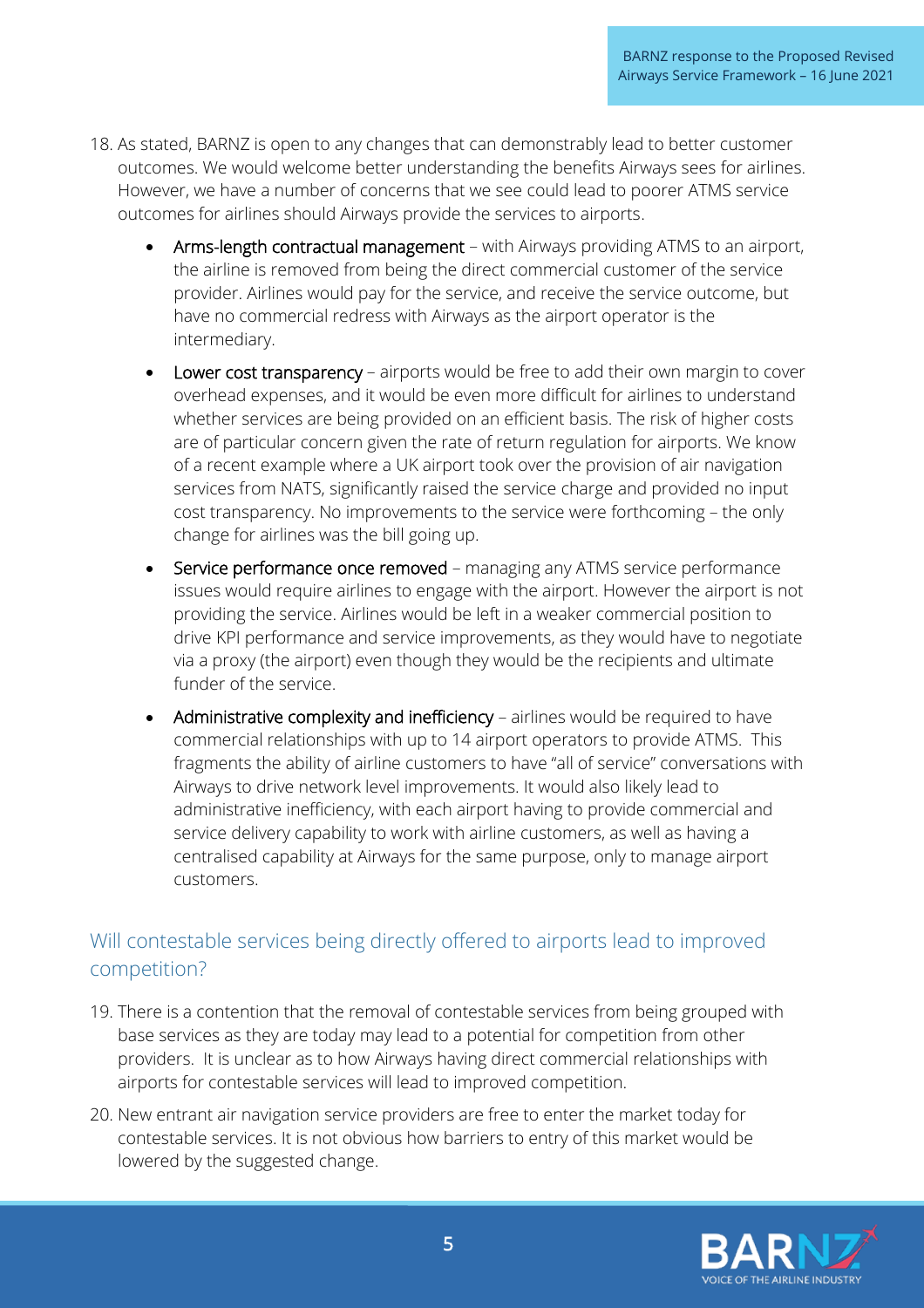- 21. Airlines and BARNZ welcome competition of services as long as they lead to more efficient outcomes for airlines in terms of lower service charges and service efficiencies at the network level. It is important that competition leads to better outcomes for airlines at the network level, not just the route level. Airlines seek efficiency across base and contestable services, to ensure that their total spend does not increase even if some parts of the network are more efficient than prior to service framework changes.
- 22. BARNZ recognises that there is a danger that the total cost to provide airline services could go up for the domestic market. There are scenarios where the introduction of competition can actually lead to more expensive outcomes in a network such as New Zealand's.
- 23. For example, an efficiently run monopoly service provider can deliver total lower cost to serve than a competitive network where one provider can effectively "cherry pick" the most profitable services, and leave the others to another provider, leading to significant variance in service charges on a route-by-route basis. This can drive up individual route costs significantly, as well as total air navigation service costs for airlines that operate domestic networks.
- 24. BARNZ seeks evidence that the proposed changes won't lead to airlines losing the network efficiencies provided by the current model, and experiencing a net cost increase.
- 25. The current model also enables Airways to provide uniform service charges for ATMS for airports that have similar cost to serve characteristics. More uniform service charges are valued by airlines operating domestic networks as it allows them to pass through more consistent ticket prices for travellers across the network.
- 26. If a new entrant only has a small number of airports they provide an ATMS service for then economies of scale and efficiencies will be lost. The cost of ATMS could significantly increase for individual airports / routes as a result. Equally, with the right scale of operations an efficient ANS provider could lead to a total network cost reduction for airlines.

#### Airways seeks to provide services on an efficient basis

- 27. BARNZ supports the stated Airways objectives geared towards efficiency, in particular to be a "modern, fit for purpose aviation system that delivers safety and efficiency" and "aligned with the aviation industry's commercial imperatives".
- 28. The onset of the Covid-19 pandemic has devasted airline balance sheets and cash flows. Airlines globally have parked up fleets and laid of staff in numbers never seen before. The recovery of the commercial aviation sector is dependent on all service providers operating as efficiently as possible.
- 29. In this challenging operating environment Airway's commitment to efficiency would be more effectively demonstrated if it were explicitly mentioned in the vision, purpose and strategy and strategy statements (page 3).

![](_page_5_Picture_11.jpeg)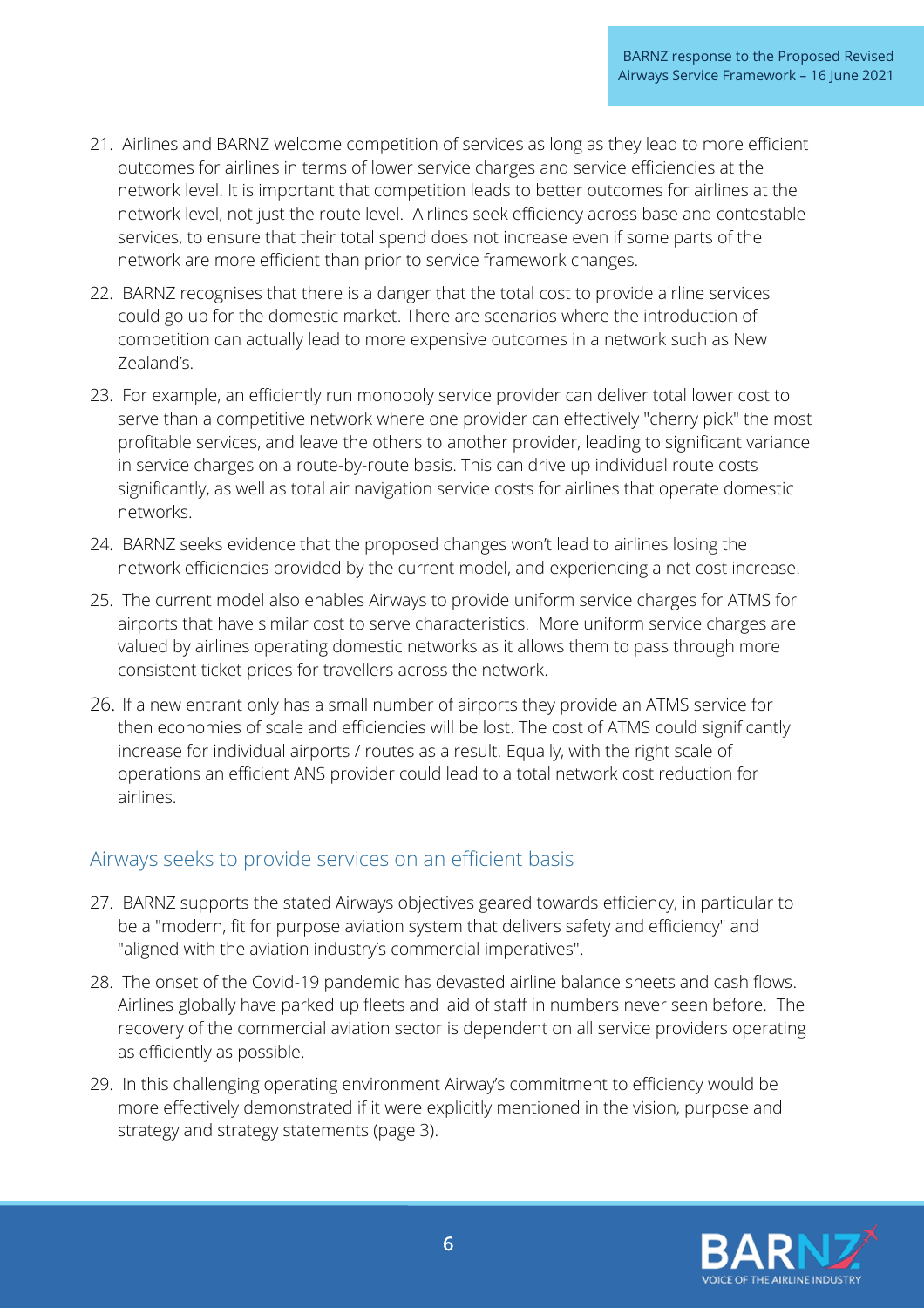#### Airways does not consider ground power and lighting core services

- 30. We note the service principles developed to assist Airways assess what core contestable services should be provided.
- 31. BARNZ supports the service principles outlined.
- 32. We would like Airways to consider an addition where a contestable service should be maintained where its inclusion provides an overall efficiency of service offering to customers by virtue of being bundled as a related service (for example if there is limited additional fixed cost to provide a service).
- 33. The intent of this suggested addition is to recognise the efficiencies that a large network service provider such as Airways can bring. It seeks to prevent a situation where overall costs for airlines would increase were a contestable service to be carved off, losing the scale efficiency of a larger service provider such as Airways with the subsequent cost to serve by a smaller provider going up.
- 34. BARNZ understands that ground power and airfield lighting at airports do not meet the outlined service principles, and as such we agree they equally be part of the service delivery of an airport as much as Airways.
- 35. In the event that a contestable service is withdrawn by Airways any assets transferred to another provider should be done in a transparent manner, with clear asset register information outlining asset age, condition, maintenance history, and remaining asset life.
- 36. BARNZ is neutral as to whether Airways or airports are best placed to own and operate airfield lighting and ground power networks in so far as the cost to operate is neutral. As such it would be useful to understand the overall condition of airfield lighting and ground power assets New Zealand wide, and if there is a large maintenance programme required in the near future.
- 37. If a significant programme of maintenance works is required across multiple airports, there could be more efficiencies if completed in one programme of work by Airways rather than by individual airports.
- 38. Lastly, we have a question regarding the interoperability of airfield lighting and digital tower technology. We note in the digital tower demonstration provided by Airways in 2019 that some software overlays allowed Air Traffic Control (ATC) to manage an integrated airfield lighting system. This system allowed ATC to effectively manage aircraft ground movements around the airfield in low visibility / fog conditions by providing a software overlay of lighting assets. Would asset ownership of airfield lighting have any implications for future integration with digital tower technology?

![](_page_6_Picture_11.jpeg)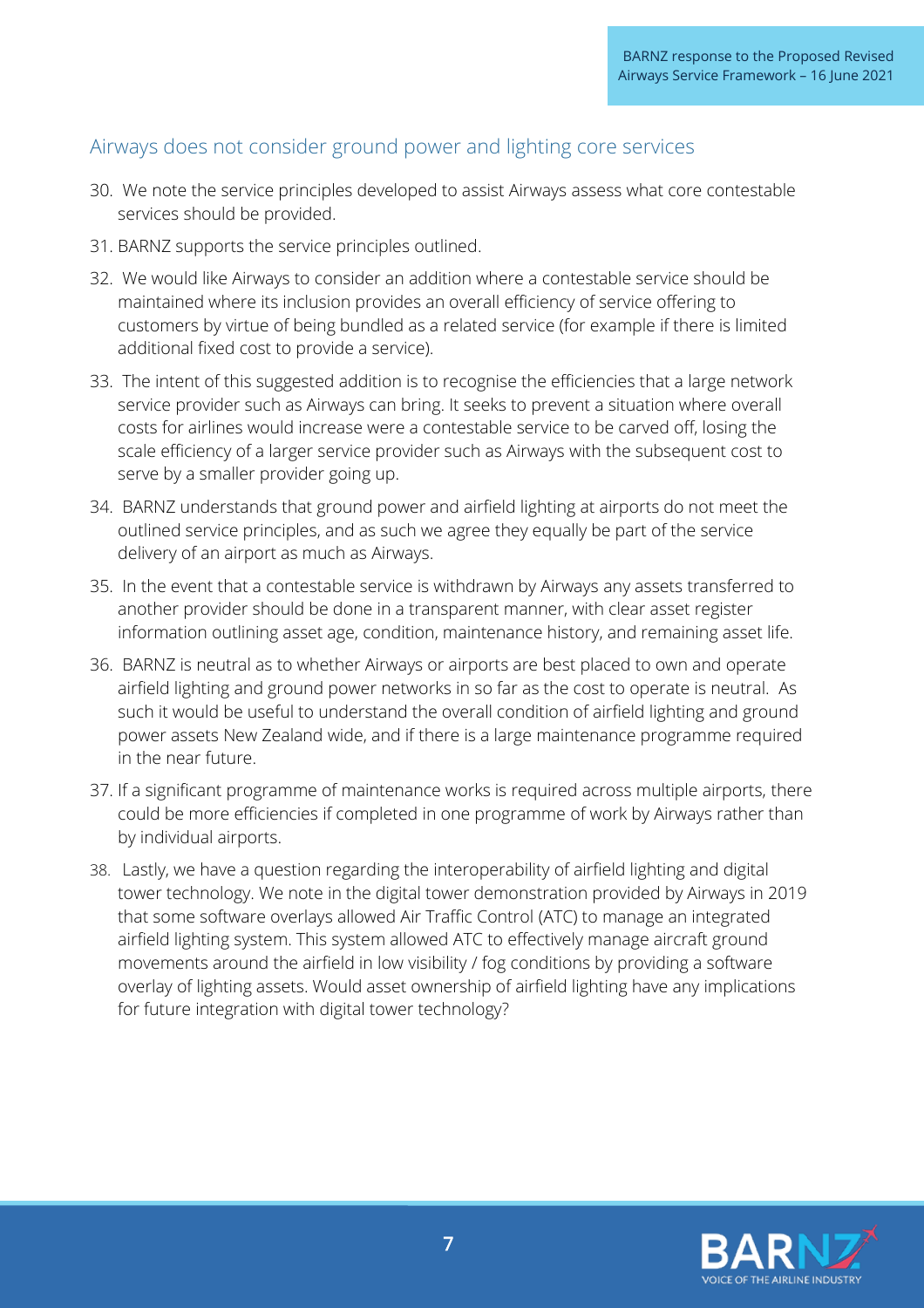#### In conclusion

- 39. We welcome Airways opening consultation on the service framework, and support the objective to ensure service outcomes are as efficient as possible. We have pointed out that efficiency can be difficult to consistently achieve at a total network level and at individual routes. We would like to understand more about how the proposed changes would lead to overall improved outcomes for Airways customers, in particular airlines.
- 40. As such we recommend that an industry workshop is organised to discuss this important topic and its impact on efficiency with stakeholders from airlines, airports and general aviation as appropriate.

![](_page_7_Picture_4.jpeg)